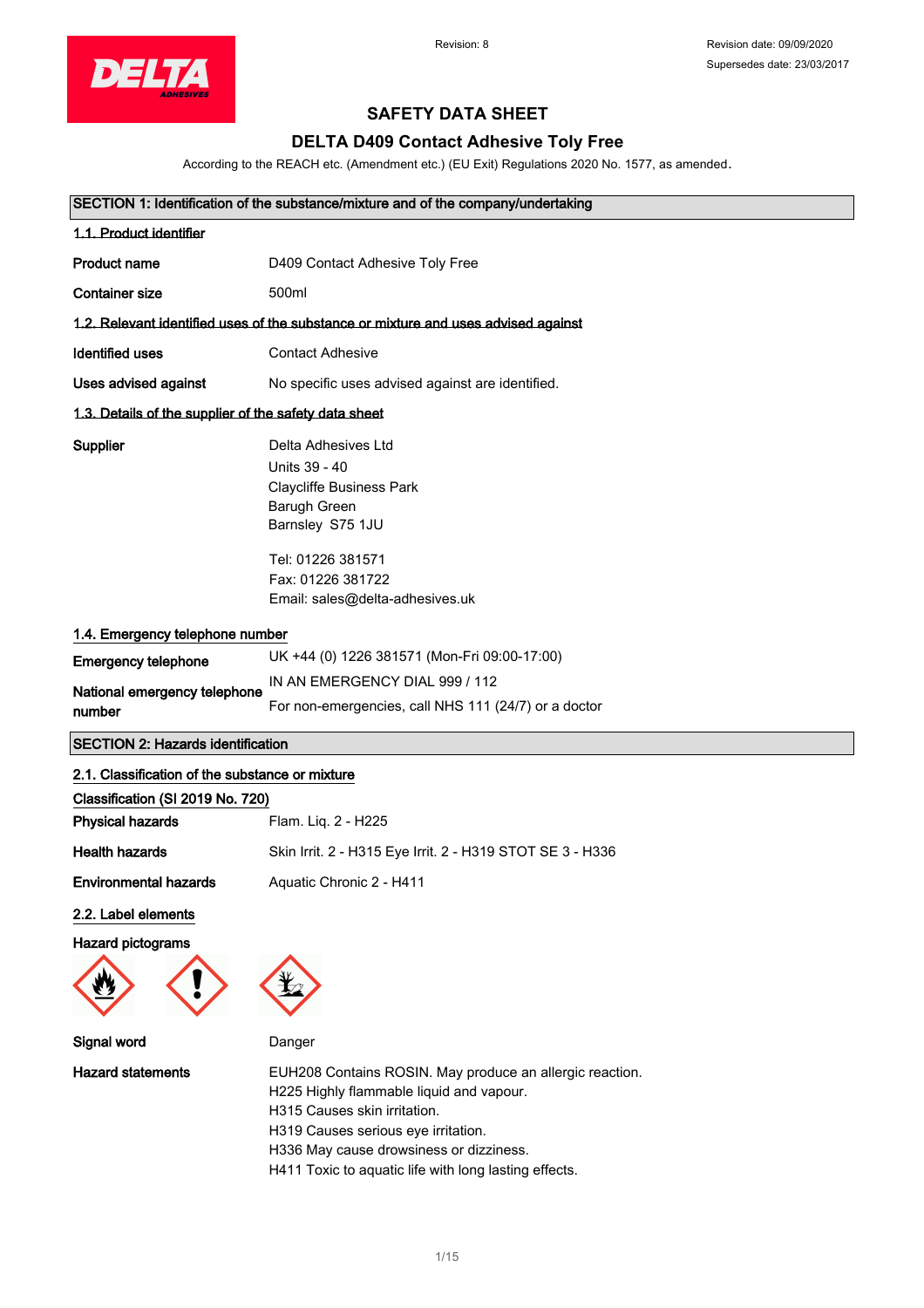| <b>Precautionary statements</b> | P210 Keep away from heat, hot surfaces, sparks, open flames and other ignition sources. No<br>smoking. |
|---------------------------------|--------------------------------------------------------------------------------------------------------|
|                                 | P280 Wear protective gloves/ protective clothing/ eye protection/ face protection.                     |
|                                 | P302+P352 IF ON SKIN: Wash with plenty of water.                                                       |
|                                 | P305+P351+P338 IF IN EYES: Rinse cautiously with water for several minutes. Remove                     |
|                                 | contact lenses, if present and easy to do. Continue rinsing.                                           |
|                                 | P501 Dispose of contents/ container in accordance with national regulations.                           |
|                                 | P260 Do not breathe vapours.                                                                           |
|                                 | P313 Get medical advice/ attention.                                                                    |
|                                 | P273 Avoid release to the environment.                                                                 |
| Contains                        | Hydrocarbons, C6-C7, n-alkanes, isoalkanes, cyclics, <5% n-hexane, ETHYL ACETATE,<br><b>ACETONE</b>    |

## 2.3. Other hazards

This product does not contain any substances classified as PBT or vPvB. In use may form flammable/explosive vapour-air mixture.

#### SECTION 3: Composition/information on ingredients

#### 3.2. Mixtures

| Hydrocarbons, C6-C7, n-alkanes, isoalkanes, cyclics, <5% n-<br>hexane                                                               |                      | 30-60% |
|-------------------------------------------------------------------------------------------------------------------------------------|----------------------|--------|
| CAS number: -                                                                                                                       | EC number: 921-024-6 |        |
| Classification<br>Flam. Liq. 2 - H225<br>Skin Irrit. 2 - H315<br>STOT SE 3 - H336<br>Asp. Tox. 1 - H304<br>Aquatic Chronic 2 - H411 |                      |        |
| <b>ACETONE</b>                                                                                                                      |                      | 10-30% |
| CAS number: 67-64-1                                                                                                                 | EC number: 200-662-2 |        |
| Classification<br>Flam. Liq. 2 - H225<br>Acute Tox. 4 - H312<br>Eye Irrit. 2 - H319<br>STOT SE 3 - H336                             |                      |        |
| <b>ETHYL ACETATE</b>                                                                                                                |                      | 10-30% |
| CAS number: 141-78-6                                                                                                                | EC number: 205-500-4 |        |
| Classification<br>Flam. Liq. 2 - H225<br>Eye Irrit. 2 - H319<br>STOT SE 3 - H336                                                    |                      |        |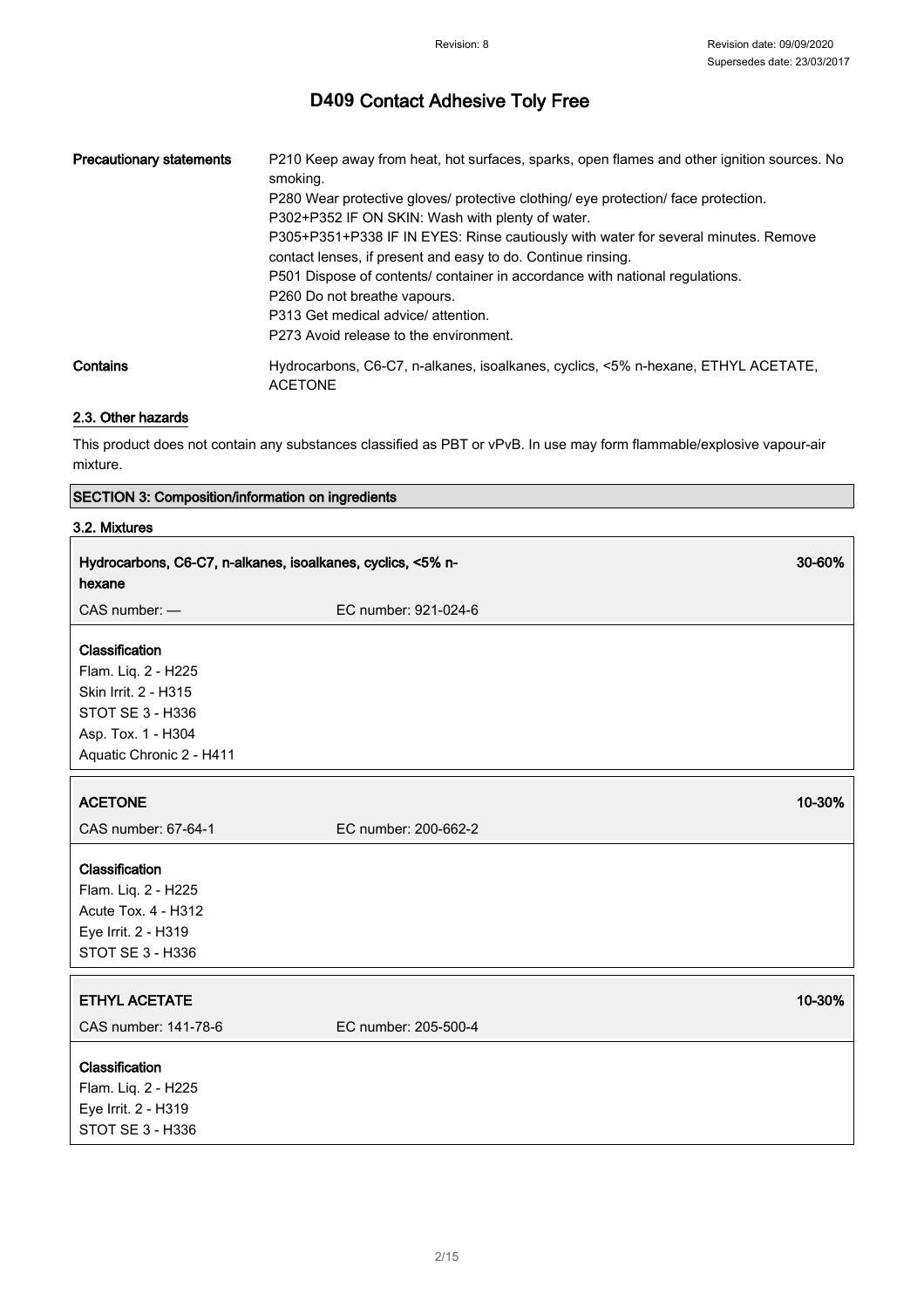٦

# **D409** Contact Adhesive Toly Free

 $\sqrt{2}$ 

| <b>XYLENE</b>                                                                                                                                                                     | 5-10%                                                                                                                                                                                     |  |
|-----------------------------------------------------------------------------------------------------------------------------------------------------------------------------------|-------------------------------------------------------------------------------------------------------------------------------------------------------------------------------------------|--|
| CAS number: 1330-20-7                                                                                                                                                             | EC number: 215-535-7                                                                                                                                                                      |  |
| Classification<br>Flam. Liq. 3 - H226<br>Acute Tox. 4 - H312<br>Acute Tox. 4 - H332<br>Skin Irrit. 2 - H315                                                                       |                                                                                                                                                                                           |  |
| <b>ZINC OXIDE</b>                                                                                                                                                                 | 1%                                                                                                                                                                                        |  |
| CAS number: 1314-13-2                                                                                                                                                             | EC number: 215-222-5                                                                                                                                                                      |  |
| M factor (Acute) = $1$                                                                                                                                                            | M factor (Chronic) = $1$                                                                                                                                                                  |  |
| Classification<br>Aquatic Acute 1 - H400<br>Aquatic Chronic 1 - H410                                                                                                              |                                                                                                                                                                                           |  |
| <b>ROSIN</b>                                                                                                                                                                      | 1%                                                                                                                                                                                        |  |
| CAS number: 8050-09-7                                                                                                                                                             | EC number: 232-475-7                                                                                                                                                                      |  |
| Classification<br>Skin Sens. 1 - H317                                                                                                                                             |                                                                                                                                                                                           |  |
| <b>HEXANE</b>                                                                                                                                                                     | 1%                                                                                                                                                                                        |  |
| CAS number: 110-54-3                                                                                                                                                              | EC number: 203-777-6                                                                                                                                                                      |  |
| Classification<br>Flam. Liq. 2 - H225<br>Skin Irrit. 2 - H315<br>Repr. 2 - H361f<br><b>STOT SE 3 - H336</b><br>STOT RE 2 - H373<br>Asp. Tox. 1 - H304<br>Aquatic Chronic 2 - H411 |                                                                                                                                                                                           |  |
| The full text for all hazard statements is displayed in Section 16.                                                                                                               |                                                                                                                                                                                           |  |
| <b>SECTION 4: First aid measures</b>                                                                                                                                              |                                                                                                                                                                                           |  |
| 4.1. Description of first aid measures                                                                                                                                            |                                                                                                                                                                                           |  |
| <b>General information</b>                                                                                                                                                        | Move affected person to fresh air and keep warm and at rest in a position comfortable for<br>breathing. Get medical attention if any discomfort continues.                                |  |
| Inhalation                                                                                                                                                                        | Remove affected person from source of contamination. Move affected person to fresh air and<br>keep warm and at rest in a position comfortable for breathing.                              |  |
| Ingestion                                                                                                                                                                         | Rinse mouth thoroughly with water. Get medical attention.                                                                                                                                 |  |
| Skin contact                                                                                                                                                                      | Remove contaminated clothing immediately and wash skin with soap and water.                                                                                                               |  |
| Eye contact                                                                                                                                                                       | Rinse immediately with plenty of water. Remove any contact lenses and open eyelids wide<br>apart. Continue to rinse for at least 15 minutes. Get medical attention immediately. Show this |  |

Safety Data Sheet to the medical personnel.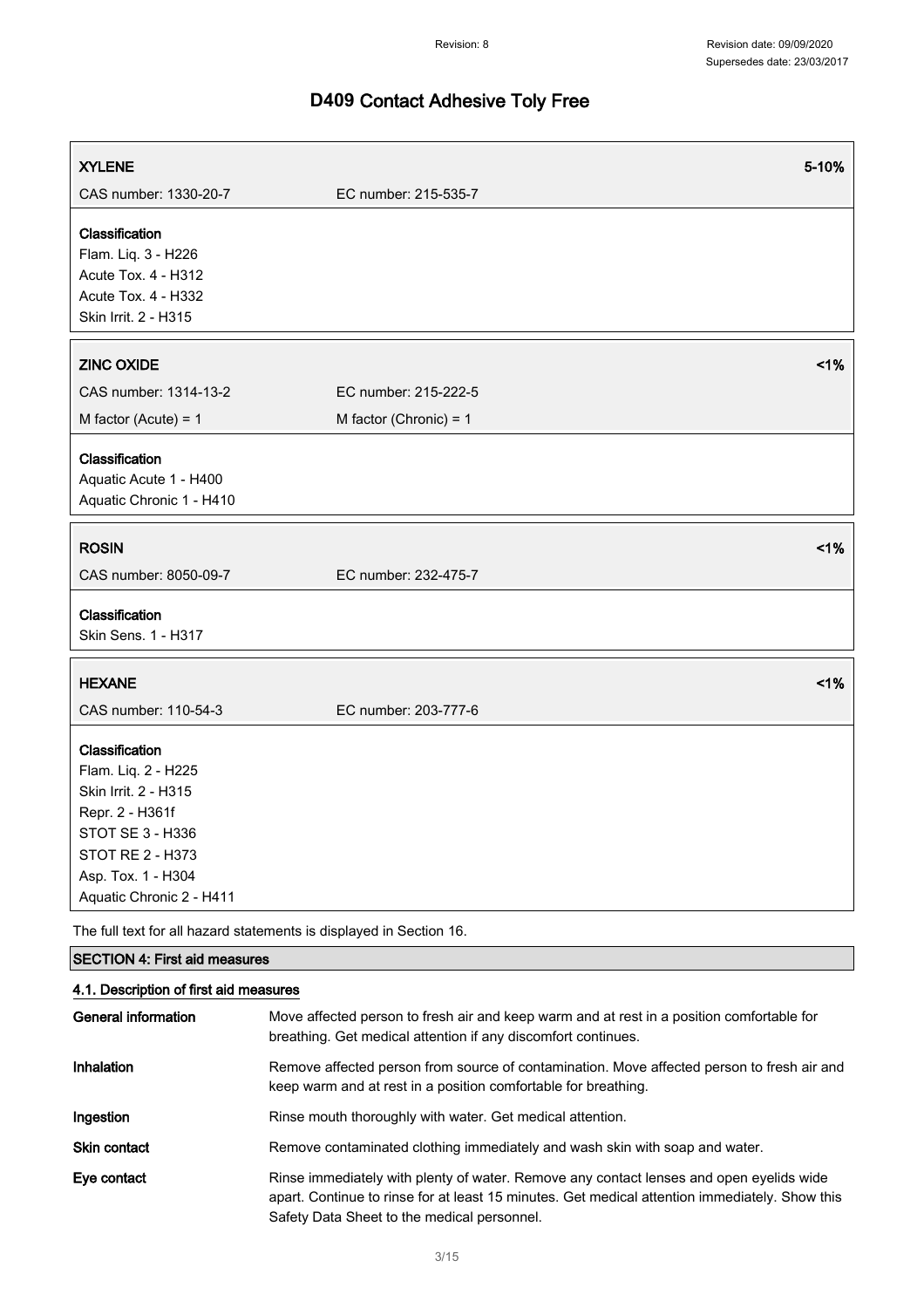## 4.2. Most important symptoms and effects, both acute and delayed

| <b>General information</b>                                 | The severity of the symptoms described will vary dependent on the concentration and the<br>length of exposure. Prolonged and repeated contact with solvents over a long period may lead<br>to permanent health problems.    |
|------------------------------------------------------------|-----------------------------------------------------------------------------------------------------------------------------------------------------------------------------------------------------------------------------|
| Inhalation                                                 | Vapours may cause headache, fatigue, dizziness and nausea.                                                                                                                                                                  |
| Ingestion                                                  | May cause discomfort if swallowed. May cause stomach pain or vomiting.                                                                                                                                                      |
| Skin contact                                               | Skin irritation. Prolonged skin contact may cause redness and irritation.                                                                                                                                                   |
| Eye contact                                                | May cause temporary eye irritation.                                                                                                                                                                                         |
|                                                            | 4.3. Indication of any immediate medical attention and special treatment needed                                                                                                                                             |
| Notes for the doctor                                       | No specific recommendations. If in doubt, get medical attention promptly.                                                                                                                                                   |
| <b>SECTION 5: Firefighting measures</b>                    |                                                                                                                                                                                                                             |
| 5.1. Extinguishing media                                   |                                                                                                                                                                                                                             |
| Suitable extinguishing media                               | Use fire-extinguishing media suitable for the surrounding fire. Extinguish with alcohol-resistant<br>foam, carbon dioxide or dry powder.                                                                                    |
| Unsuitable extinguishing<br>media                          | Do not use water jet as an extinguisher, as this will spread the fire.                                                                                                                                                      |
| 5.2. Special hazards arising from the substance or mixture |                                                                                                                                                                                                                             |
| Specific hazards                                           | The product is flammable. Protection against nuisance dust must be used when the airborne<br>concentration exceeds 10 mg/m <sup>3</sup> . The product is highly flammable. Heating may generate<br>flammable vapours.       |
| <b>Hazardous combustion</b><br>products                    | Does not decompose when used and stored as recommended.                                                                                                                                                                     |
| 5.3. Advice for firefighters                               |                                                                                                                                                                                                                             |
| Protective actions during<br>firefighting                  | Control run-off water by containing and keeping it out of sewers and watercourses. Avoid<br>breathing fire gases or vapours. Keep upwind to avoid inhalation of gases, vapours, fumes<br>and smoke.                         |
| Special protective equipment<br>for firefighters           | Wear positive-pressure self-contained breathing apparatus (SCBA) and appropriate protective<br>clothing                                                                                                                     |
| <b>SECTION 6: Accidental release measures</b>              |                                                                                                                                                                                                                             |
|                                                            | 6.1. Personal precautions, protective equipment and emergency procedures                                                                                                                                                    |
| <b>Personal precautions</b>                                | For personal protection, see Section 8.                                                                                                                                                                                     |
| 6.2. Environmental precautions                             |                                                                                                                                                                                                                             |
| <b>Environmental precautions</b>                           | Avoid discharge into drains or watercourses or onto the ground. Spillages or uncontrolled<br>discharges into watercourses must be reported immediately to the Environmental Agency or<br>other appropriate regulatory body. |
| 6.3. Methods and material for containment and cleaning up  |                                                                                                                                                                                                                             |
| Methods for cleaning up                                    | Absorb in vermiculite, dry sand or earth and place into containers. Provide adequate<br>ventilation. No smoking, sparks, flames or other sources of ignition near spillage. Eliminate all<br>sources of ignition.           |

6.4. Reference to other sections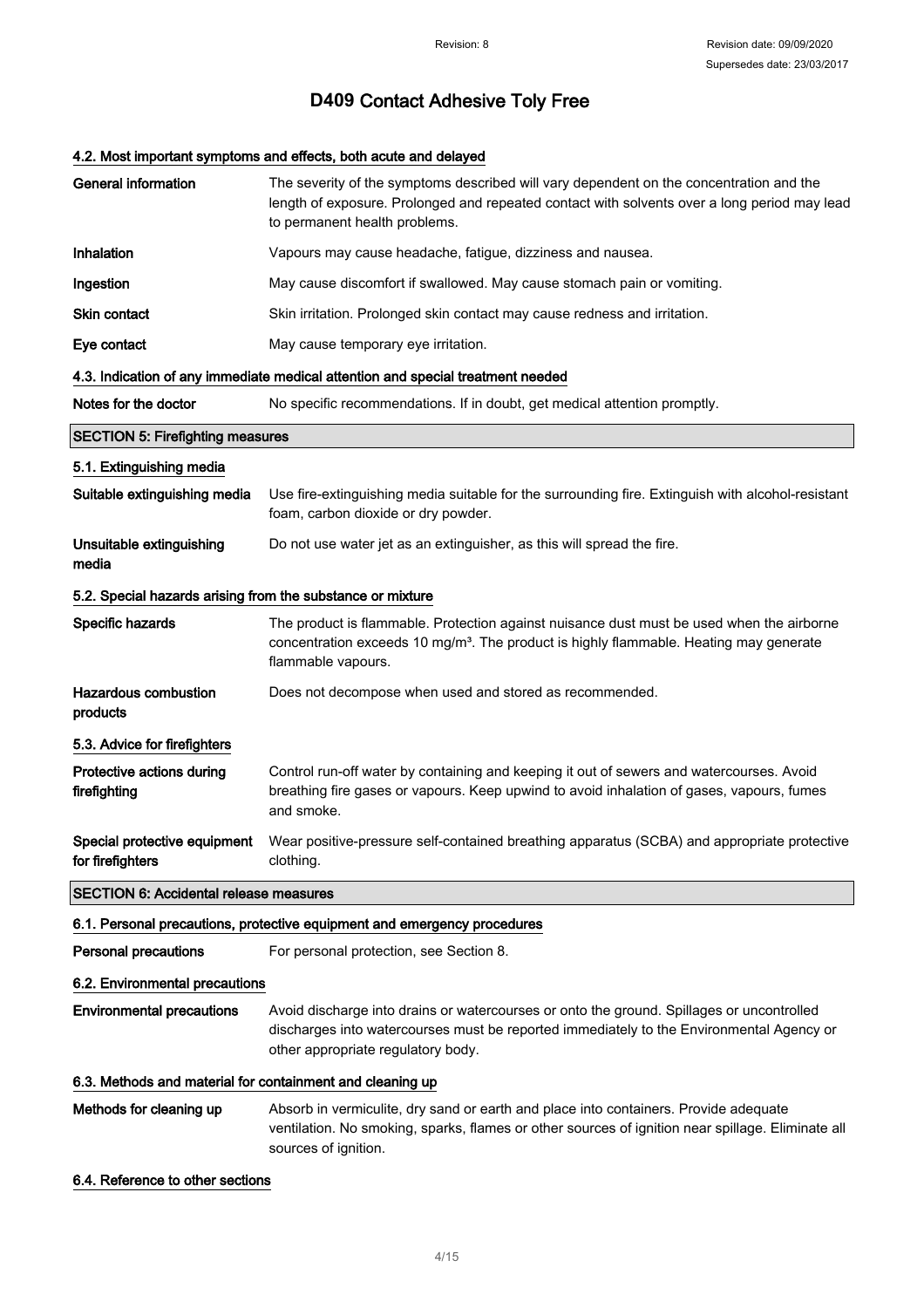Reference to other sections Wear protective clothing as described in Section 8 of this safety data sheet. For waste disposal, see Section 13.

| SECTION 7. Harrolling and storage                                 |                                                                                                                                                                      |  |
|-------------------------------------------------------------------|----------------------------------------------------------------------------------------------------------------------------------------------------------------------|--|
| 7.1. Precautions for safe handling                                |                                                                                                                                                                      |  |
| Usage precautions                                                 | Provide adequate ventilation. Keep away from heat, sparks and open flame. Static electricity<br>and formation of sparks must be prevented.                           |  |
| Advice on general<br>occupational hygiene                         | Good personal hygiene procedures should be implemented. Wash hands and any other<br>contaminated areas of the body with soap and water before leaving the work site. |  |
| 7.2. Conditions for safe storage, including any incompatibilities |                                                                                                                                                                      |  |
| Storage precautions                                               | Keep away from heat, sparks and open flame. Keep container tightly closed. Keep only in the<br>original container.                                                   |  |
| Storage class                                                     | Flammable liquid storage.                                                                                                                                            |  |
| 7.3. Specific end use(s)                                          |                                                                                                                                                                      |  |
| Specific end use(s)                                               | The identified uses for this product are detailed in Section 1.2.                                                                                                    |  |
| SECTION 8: Exposure controls/Personal protection                  |                                                                                                                                                                      |  |
|                                                                   |                                                                                                                                                                      |  |

#### 8.1. Control parameters

Occupational exposure limits

SECTION 7: Handling and sto

#### ETHYL ACETATE

Long-term exposure limit (8-hour TWA): WEL 200 ppm Short-term exposure limit (15-minute): WEL 400 ppm

#### **XYLENE**

Long-term exposure limit (8-hour TWA): WEL 50 ppm(Sk) 220 mg/m3(Sk) Short-term exposure limit (15-minute): WEL 100 ppm(Sk) 441 mg/m3(Sk)

### HEXANE

Long-term exposure limit (8-hour TWA): WEL 20 ppm 72 mg/m<sup>3</sup> WEL = Workplace Exposure Limit.

#### Hydrocarbons, C6-C7, n-alkanes, isoalkanes, cyclics, <5% n-hexane

DNEL Consumer - Oral; Long term systemic effects: 699 mg/kg/day Workers - Oral; Long term systemic effects: 2035 mg/kg/day Consumer - Dermal; Long term systemic effects: 699 mg/kg/day Workers - Dermal; Long term systemic effects: 773 mg/kg/day Consumer - Inhalation; Long term systemic effects: 608 mg/m<sup>3</sup>

### ETHYL ACETATE (CAS: 141-78-6)

- PNEC Fresh water; 0.26 mg/l
	- marine water; 0.026 mg/l
	- Intermittent release; 1.65 mg/l
	- Sediment (Freshwater); 1.25 mg/kg
	- Sediment (Marinewater); 0.125 mg/kg
	- Soil; 0.24 mg/kg
	- STP; 650 mg/l

#### HEXANE (CAS: 110-54-3)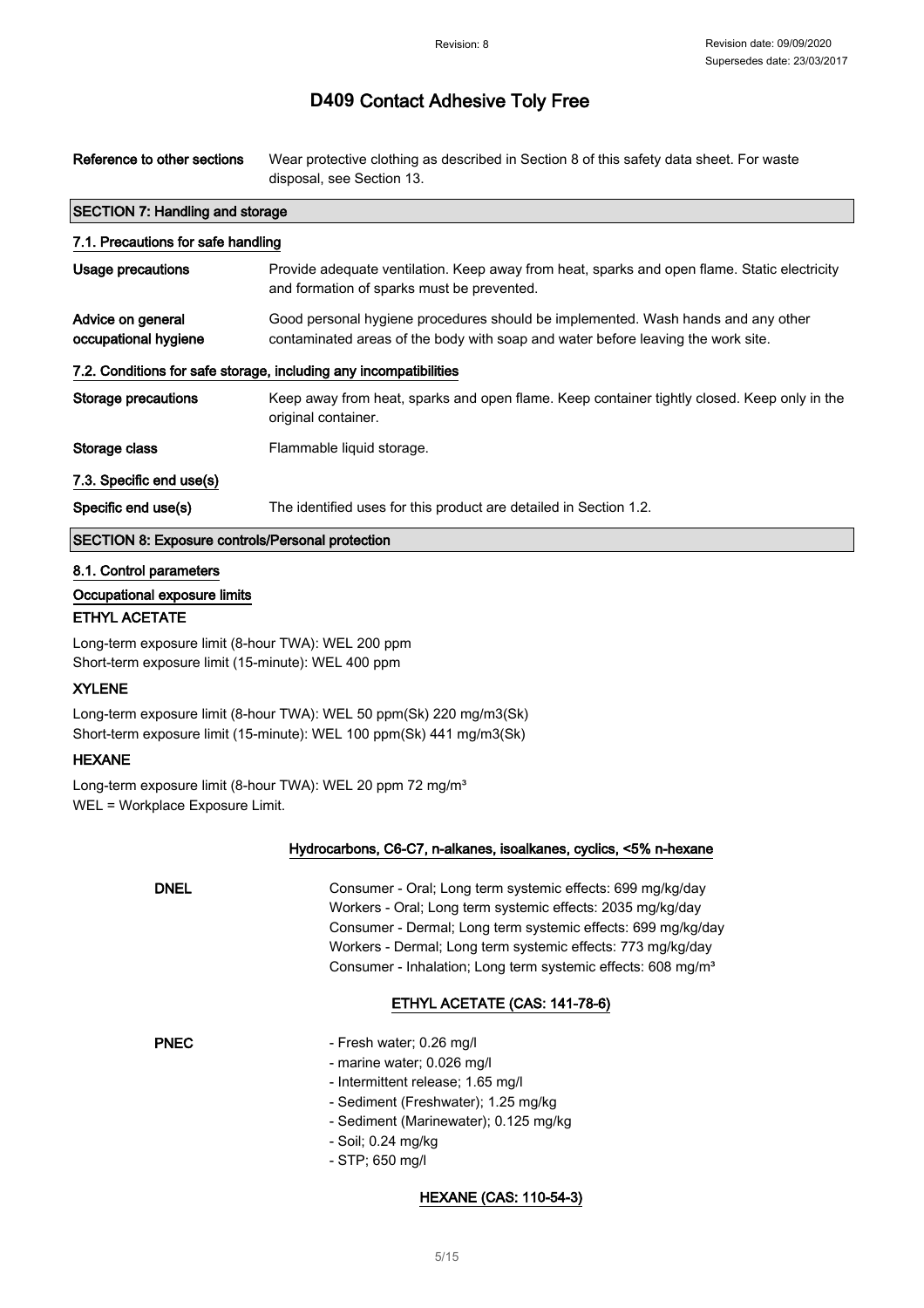DNEL Workers - Inhalation; Long term systemic effects: 75 mg/m<sup>3</sup> Workers - Dermal; Long term systemic effects: 11 mg/kg General population - Inhalation; Long term systemic effects: 16 mg/m<sup>3</sup> General population - Dermal; Long term systemic effects: 5.3 mg/kg General population - Oral; Long term systemic effects: 4 mg/kg

#### 8.2. Exposure controls

Protective equipment







| Appropriate engineering<br>controls       | Provide adequate ventilation. Avoid inhalation of vapours. Observe any occupational<br>exposure limits for the product or ingredients.                                                                                                                                                                                                                                                           |
|-------------------------------------------|--------------------------------------------------------------------------------------------------------------------------------------------------------------------------------------------------------------------------------------------------------------------------------------------------------------------------------------------------------------------------------------------------|
| Personal protection                       | Wear protective work clothing.                                                                                                                                                                                                                                                                                                                                                                   |
| Eye/face protection                       | The following protection should be worn: Chemical splash goggles. Provide eyewash station.                                                                                                                                                                                                                                                                                                       |
| <b>Hand protection</b>                    | Chemical-resistant, impervious gloves complying with an approved standard should be worn if<br>a risk assessment indicates skin contact is possible. The most suitable glove should be<br>chosen in consultation with the glove supplier/manufacturer, who can provide information<br>about the breakthrough time of the glove material. (Sk) noted above means can be absorbed<br>through skin. |
| Other skin and body<br>protection         | Wear appropriate clothing to prevent any possibility of liquid contact and repeated or<br>prolonged vapour contact. Wear apron or protective clothing in case of contact.                                                                                                                                                                                                                        |
| Hygiene measures                          | Use engineering controls to reduce air contamination to permissible exposure level. Wash<br>contaminated clothing before reuse. Wash hands thoroughly after handling. Do not eat, drink<br>or smoke when using this product.                                                                                                                                                                     |
| <b>Respiratory protection</b>             | In confined or poorly-ventilated spaces, a supplied-air respirator must be worn. Wear a<br>respirator fitted with the following cartridge: Gas filter, type AX.                                                                                                                                                                                                                                  |
| <b>Environmental exposure</b><br>controls | Emissions from ventilation or work process equipment should be checked to ensure they<br>comply with the requirements of environmental protection legislation. In some cases, fume<br>scrubbers, filters or engineering modifications to the process equipment will be necessary to<br>reduce emissions to acceptable levels.                                                                    |

### SECTION 9: Physical and chemical properties

#### 9.1. Information on basic physical and chemical properties

| Appearance                      | Liguid.         |
|---------------------------------|-----------------|
| Colour                          | Cream.          |
| Odour                           | Characteristic. |
| Odour threshold                 | Not available.  |
| рH                              | Not available.  |
| Melting point                   | Not available.  |
| Initial boiling point and range | 62°C            |
| Flash point                     | -35°C           |
| <b>Evaporation rate</b>         | Not determined. |
| <b>Evaporation factor</b>       | Not available.  |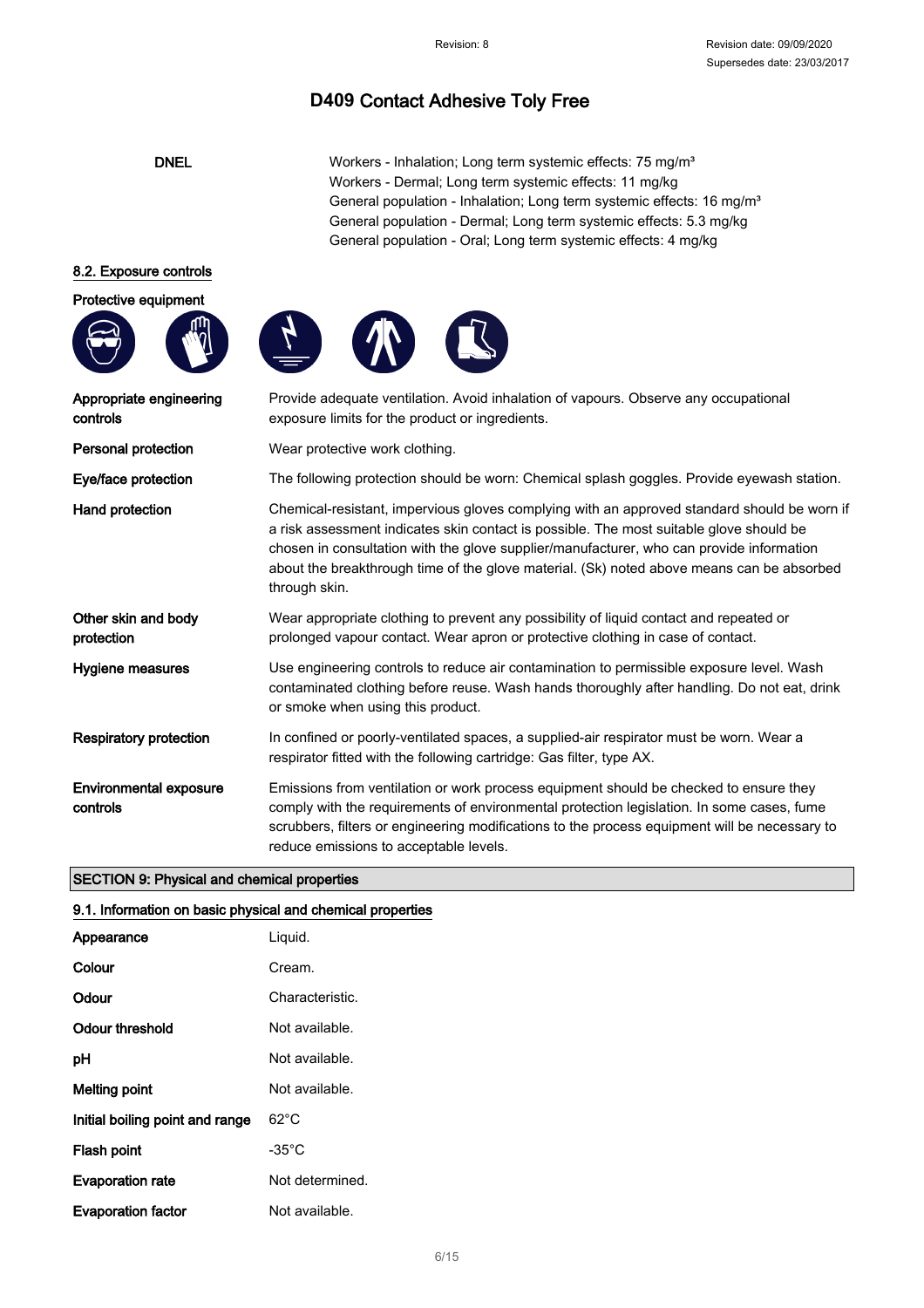| Flammability (solid, gas)                                                         | Not available.                                                                                                                                                                         |
|-----------------------------------------------------------------------------------|----------------------------------------------------------------------------------------------------------------------------------------------------------------------------------------|
| Upper/lower flammability or<br>explosive limits                                   | $0.6 - 13^{\circ}$ C                                                                                                                                                                   |
| Other flammability                                                                | Not available.                                                                                                                                                                         |
| Vapour pressure                                                                   | Not available.                                                                                                                                                                         |
| Vapour density                                                                    | Not available.                                                                                                                                                                         |
| <b>Relative density</b>                                                           | $0.86 \ @ 20^{\circ}$ C                                                                                                                                                                |
| <b>Bulk density</b>                                                               | Not available.                                                                                                                                                                         |
| Solubility(ies)                                                                   | Insoluble in water.                                                                                                                                                                    |
| <b>Partition coefficient</b>                                                      | Not available.                                                                                                                                                                         |
| Auto-ignition temperature                                                         | $200^{\circ}$ C                                                                                                                                                                        |
| <b>Decomposition Temperature</b>                                                  | Not available.                                                                                                                                                                         |
| <b>Viscosity</b>                                                                  | 4200 cP @ 20°C                                                                                                                                                                         |
| <b>Explosive properties</b>                                                       | Not available.                                                                                                                                                                         |
| <b>Explosive under the influence</b><br>of a flame                                | Not considered to be explosive.                                                                                                                                                        |
| <b>Oxidising properties</b>                                                       | Not available.                                                                                                                                                                         |
| <b>Comments</b>                                                                   | Information given is applicable to the product as supplied.                                                                                                                            |
| 9.2. Other information                                                            |                                                                                                                                                                                        |
| Volatile organic compound                                                         | This product contains a maximum VOC content of 654 g/l.                                                                                                                                |
| <b>SECTION 10: Stability and reactivity</b>                                       |                                                                                                                                                                                        |
| 10.1. Reactivity<br>Reactivity                                                    | Stable under recommended transport or storage conditions.                                                                                                                              |
| 10.2. Chemical stability                                                          |                                                                                                                                                                                        |
| <b>Stability</b>                                                                  | Stable at normal ambient temperatures and when used as recommended.                                                                                                                    |
| 10.3. Possibility of hazardous reactions<br>Possibility of hazardous<br>reactions | No known hazardous reactions if stored under normal conditions. Will not polymerise.                                                                                                   |
| 10.4. Conditions to avoid<br><b>Conditions to avoid</b>                           | Avoid heat, flames and other sources of ignition.                                                                                                                                      |
| 10.5. Incompatible materials                                                      |                                                                                                                                                                                        |
| <b>Materials to avoid</b>                                                         | Strong oxidising agents. Strong acids. Strong alkalis.                                                                                                                                 |
| 10.6. Hazardous decomposition products                                            |                                                                                                                                                                                        |
| Hazardous decomposition<br>products                                               | Does not decompose when used and stored as recommended. Thermal decomposition or<br>combustion products may include the following substances: Oxides of carbon. Oxides of<br>nitrogen. |
| <b>SECTION 11: Toxicological information</b>                                      |                                                                                                                                                                                        |

## 11.1. Information on toxicological effects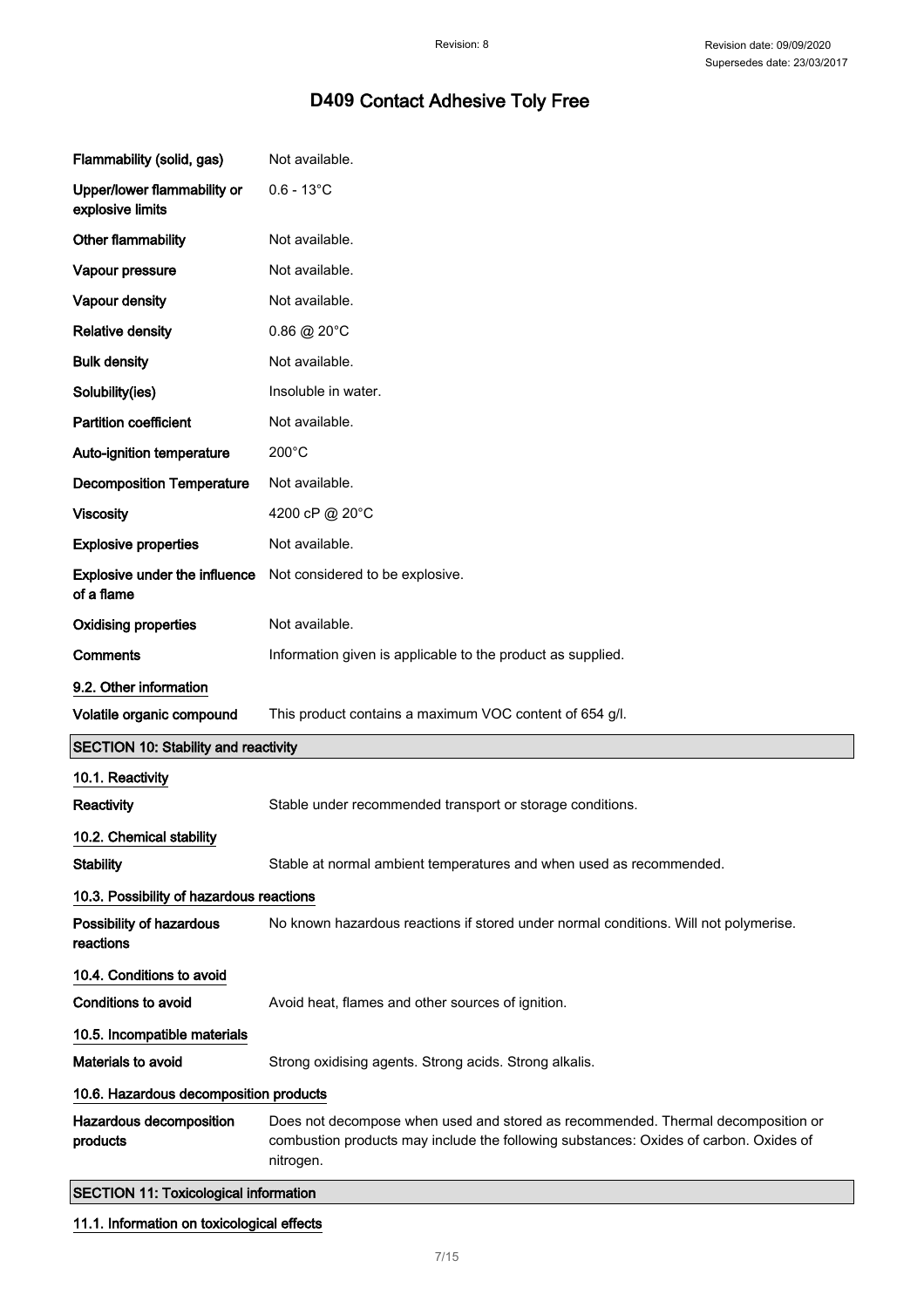| Acute toxicity - dermal<br>ATE dermal (mg/kg)                | 4,400.0                                                                                                                                                                      |
|--------------------------------------------------------------|------------------------------------------------------------------------------------------------------------------------------------------------------------------------------|
| Acute toxicity - inhalation<br>ATE inhalation (vapours mg/l) | 520.0                                                                                                                                                                        |
| <b>Aspiration hazard</b><br><b>Aspiration hazard</b>         | Kinematic viscosity > 20.5 mm <sup>2</sup> /s.                                                                                                                               |
| <b>General information</b>                                   | Prolonged and repeated contact with solvents over a long period may lead to permanent<br>health problems.                                                                    |
| Inhalation                                                   | May cause respiratory system irritation.                                                                                                                                     |
| Ingestion                                                    | May cause stomach pain or vomiting.                                                                                                                                          |
| <b>Skin contact</b>                                          | Irritating to skin.                                                                                                                                                          |
| Eye contact                                                  | May cause severe eye irritation.                                                                                                                                             |
| Acute and chronic health<br>hazards                          | Vapour from this product may be hazardous by inhalation.                                                                                                                     |
| Route of exposure                                            | Inhalation Skin absorption Ingestion Skin and/or eye contact                                                                                                                 |
| <b>Target organs</b>                                         | Brain Central nervous system Eyes Respiratory system, lungs                                                                                                                  |
| <b>Medical symptoms</b>                                      | Gas or vapour in high concentrations may irritate the respiratory system. Symptoms following<br>overexposure may include the following: Headache. Fatigue. Nausea, vomiting. |

## Toxicological information on ingredients.

## Hydrocarbons, C6-C7, n-alkanes, isoalkanes, cyclics, <5% n-hexane

| Acute toxicity - oral                                        |                                                                  |
|--------------------------------------------------------------|------------------------------------------------------------------|
| Acute toxicity oral (LD <sub>50</sub><br>mg/kg)              | 5,000.0                                                          |
| <b>Species</b>                                               | Rat                                                              |
| Acute toxicity - dermal                                      |                                                                  |
| Acute toxicity dermal (LD <sub>50</sub> 2,000.0<br>mg/kg)    |                                                                  |
| <b>Species</b>                                               | Rabbit                                                           |
| Acute toxicity - inhalation                                  |                                                                  |
| Acute toxicity inhalation<br>(LC <sub>50</sub> vapours mg/l) | 20.0                                                             |
| <b>Species</b>                                               | Rat                                                              |
| Skin corrosion/irritation                                    |                                                                  |
| Skin corrosion/irritation                                    | Skin irritation.                                                 |
| Serious eye damage/irritation                                |                                                                  |
| Serious eye<br>damage/irritation                             | Based on available data the classification criteria are not met. |
| <b>Respiratory sensitisation</b>                             |                                                                  |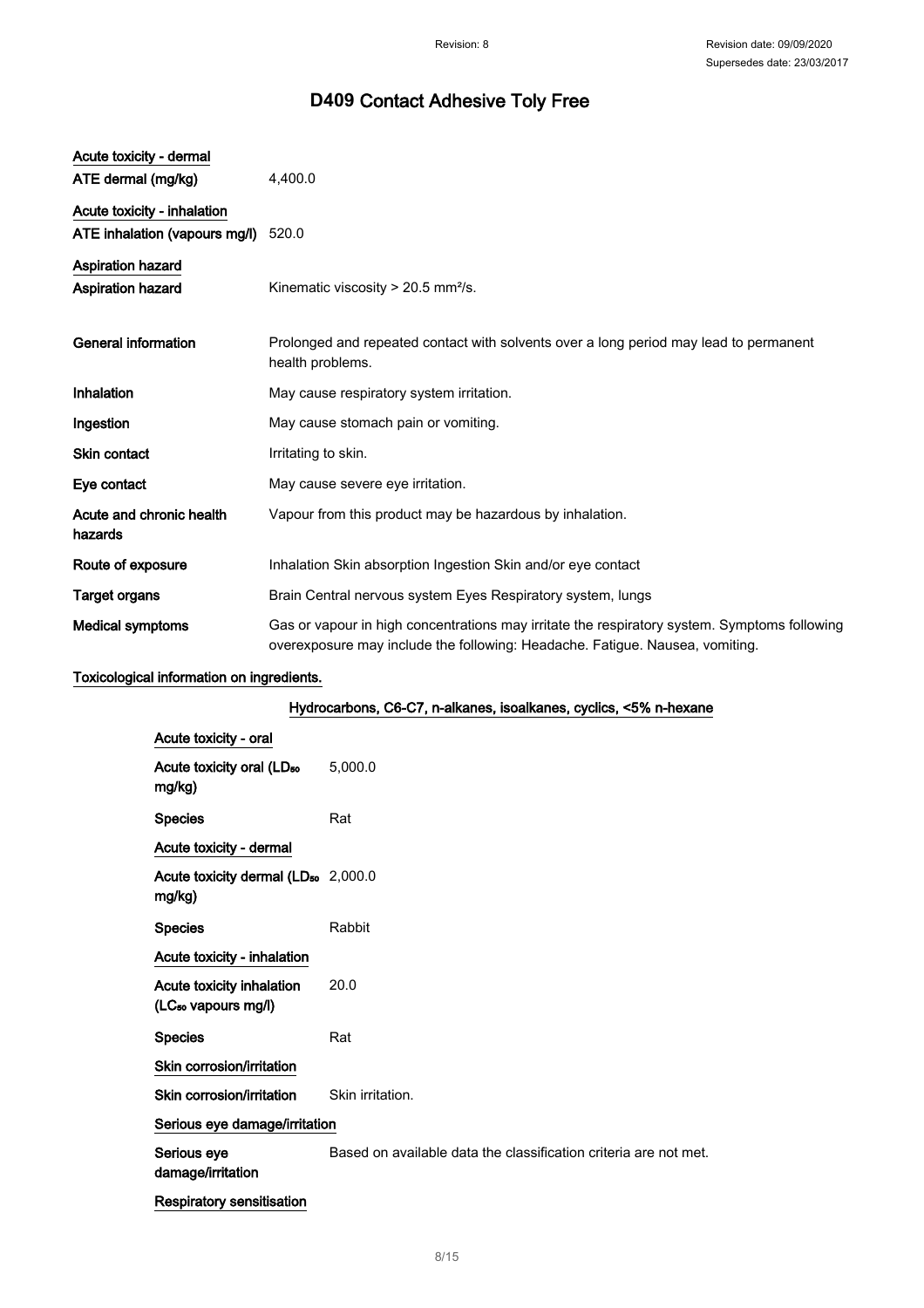| <b>Respiratory sensitisation</b>                                    | Based on available data the classification criteria are not met.                          |
|---------------------------------------------------------------------|-------------------------------------------------------------------------------------------|
| Skin sensitisation                                                  |                                                                                           |
| Skin sensitisation                                                  | Based on available data the classification criteria are not met.                          |
| Germ cell mutagenicity                                              |                                                                                           |
| Genotoxicity - in vitro                                             | Based on available data the classification criteria are not met.                          |
| Genotoxicity - in vivo                                              | Based on available data the classification criteria are not met.                          |
| Carcinogenicity                                                     |                                                                                           |
| Carcinogenicity                                                     | Based on available data the classification criteria are not met.                          |
| Specific target organ toxicity - single exposure                    |                                                                                           |
| STOT - single exposure                                              | May cause drowsiness or dizziness.                                                        |
| Specific target organ toxicity - repeated exposure                  |                                                                                           |
|                                                                     | STOT - repeated exposure Based on available data the classification criteria are not met. |
| <b>Aspiration hazard</b>                                            |                                                                                           |
| Aspiration hazard                                                   | May be fatal if swallowed and enters airways.                                             |
|                                                                     | <b>ACETONE</b>                                                                            |
| Acute toxicity - dermal                                             |                                                                                           |
| ATE dermal (mg/kg)                                                  | 1,100.0                                                                                   |
|                                                                     | <b>ETHYL ACETATE</b>                                                                      |
|                                                                     |                                                                                           |
| <b>Toxicological effects</b>                                        | The toxicity of this substance has been assessed during REACH registration.               |
| Acute toxicity - dermal                                             |                                                                                           |
| Acute toxicity dermal (LD <sub>50</sub> 2,000.0<br>mg/kg)           |                                                                                           |
| <b>Species</b>                                                      | Rabbit                                                                                    |
| <b>Acute toxicity - inhalation</b>                                  |                                                                                           |
| <b>Acute toxicity inhalation</b><br>(LC <sub>50</sub> vapours mg/l) | 30.0                                                                                      |
|                                                                     | <b>XYLENE</b>                                                                             |
| <b>Toxicological effects</b>                                        | The toxicity of this substance has been assessed during REACH registration.               |
| Acute toxicity - oral                                               |                                                                                           |
| Acute toxicity oral (LD <sub>50</sub><br>mg/kg)                     | 2,199.0                                                                                   |
| <b>Species</b>                                                      | Mouse                                                                                     |
| ATE oral (mg/kg)                                                    | 2,199.0                                                                                   |
| Acute toxicity - dermal                                             |                                                                                           |
| Acute toxicity dermal (LD <sub>50</sub> 1,700.0<br>mg/kg)           |                                                                                           |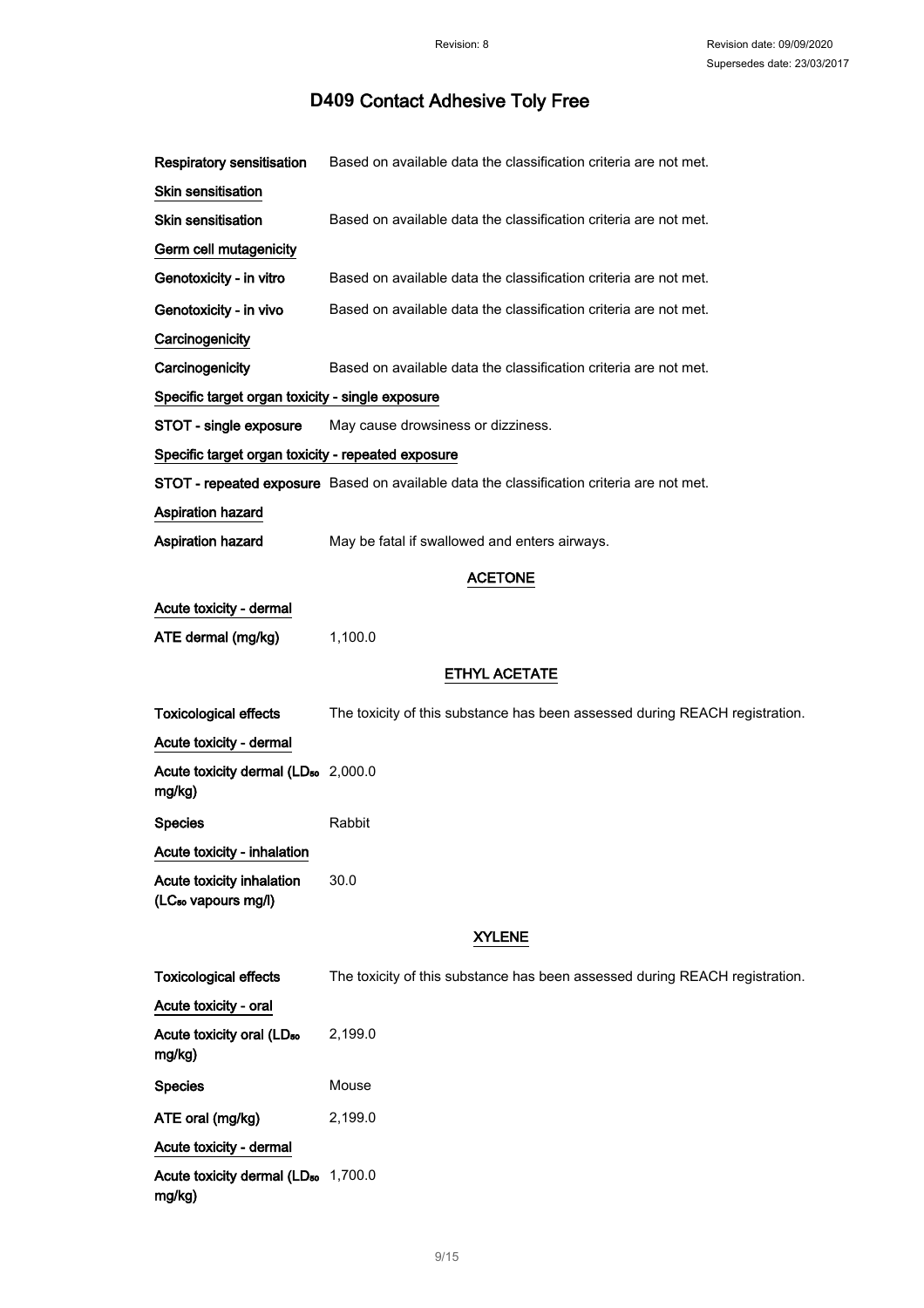|                 | <b>Species</b>                                               | Rat                                                                                                                                               |
|-----------------|--------------------------------------------------------------|---------------------------------------------------------------------------------------------------------------------------------------------------|
|                 | ATE dermal (mg/kg)                                           | 1,700.0                                                                                                                                           |
|                 | Acute toxicity - inhalation                                  |                                                                                                                                                   |
|                 | Acute toxicity inhalation<br>(LC <sub>50</sub> vapours mg/l) | 26.0                                                                                                                                              |
|                 | <b>Species</b>                                               | Rat                                                                                                                                               |
|                 | <b>ATE inhalation (vapours</b><br>mg/l)                      | 26.0                                                                                                                                              |
|                 |                                                              | <b>HEXANE</b>                                                                                                                                     |
|                 | Acute toxicity - oral                                        |                                                                                                                                                   |
|                 | Acute toxicity oral (LD <sub>50</sub><br>mg/kg)              | 16,000.0                                                                                                                                          |
|                 | <b>Species</b>                                               | Rat                                                                                                                                               |
|                 | Acute toxicity - dermal                                      |                                                                                                                                                   |
|                 | Acute toxicity dermal (LD <sub>50</sub> 3,350.0<br>mg/kg)    |                                                                                                                                                   |
|                 | <b>Species</b>                                               | Rabbit                                                                                                                                            |
|                 | ATE dermal (mg/kg)                                           | 3,350.0                                                                                                                                           |
|                 | Acute toxicity - inhalation                                  |                                                                                                                                                   |
|                 | Acute toxicity inhalation<br>(LC <sub>50</sub> vapours mg/l) | 17.6                                                                                                                                              |
|                 | <b>Species</b>                                               | Rat                                                                                                                                               |
|                 | SECTION 12: Ecological information                           |                                                                                                                                                   |
| Ecotoxicity     |                                                              | The product contains substances which are toxic to aquatic organisms and which may cause<br>long-term adverse effects in the aquatic environment. |
|                 | Ecological information on ingredients.                       |                                                                                                                                                   |
|                 |                                                              | <b>HEXANE</b>                                                                                                                                     |
|                 | Ecotoxicity                                                  | The product contains substances which are toxic to aquatic organisms and which<br>may cause long-term adverse effects in the aquatic environment. |
| 12.1. Toxicity  |                                                              |                                                                                                                                                   |
| <b>Toxicity</b> |                                                              | Toxic to aquatic organisms, may cause long-term adverse effects in the aquatic environment.                                                       |
|                 | Ecological information on ingredients.                       |                                                                                                                                                   |
|                 |                                                              | Hydrocarbons, C6-C7, n-alkanes, isoalkanes, cyclics, <5% n-hexane                                                                                 |
|                 | Acute aquatic toxicity                                       |                                                                                                                                                   |
|                 | Acute toxicity - fish                                        | LC <sub>50</sub> , : 10-100 mg/l, Fish<br>NOEC, : 1-10 mg/l, Fish                                                                                 |
|                 | Acute toxicity - aquatic<br>invertebrates                    | LC <sub>50</sub> , : 1-10 mg/l, TISBE Marine copepod<br>NOEC, : 0.1-1 mg/l, TISBE Marine copepod                                                  |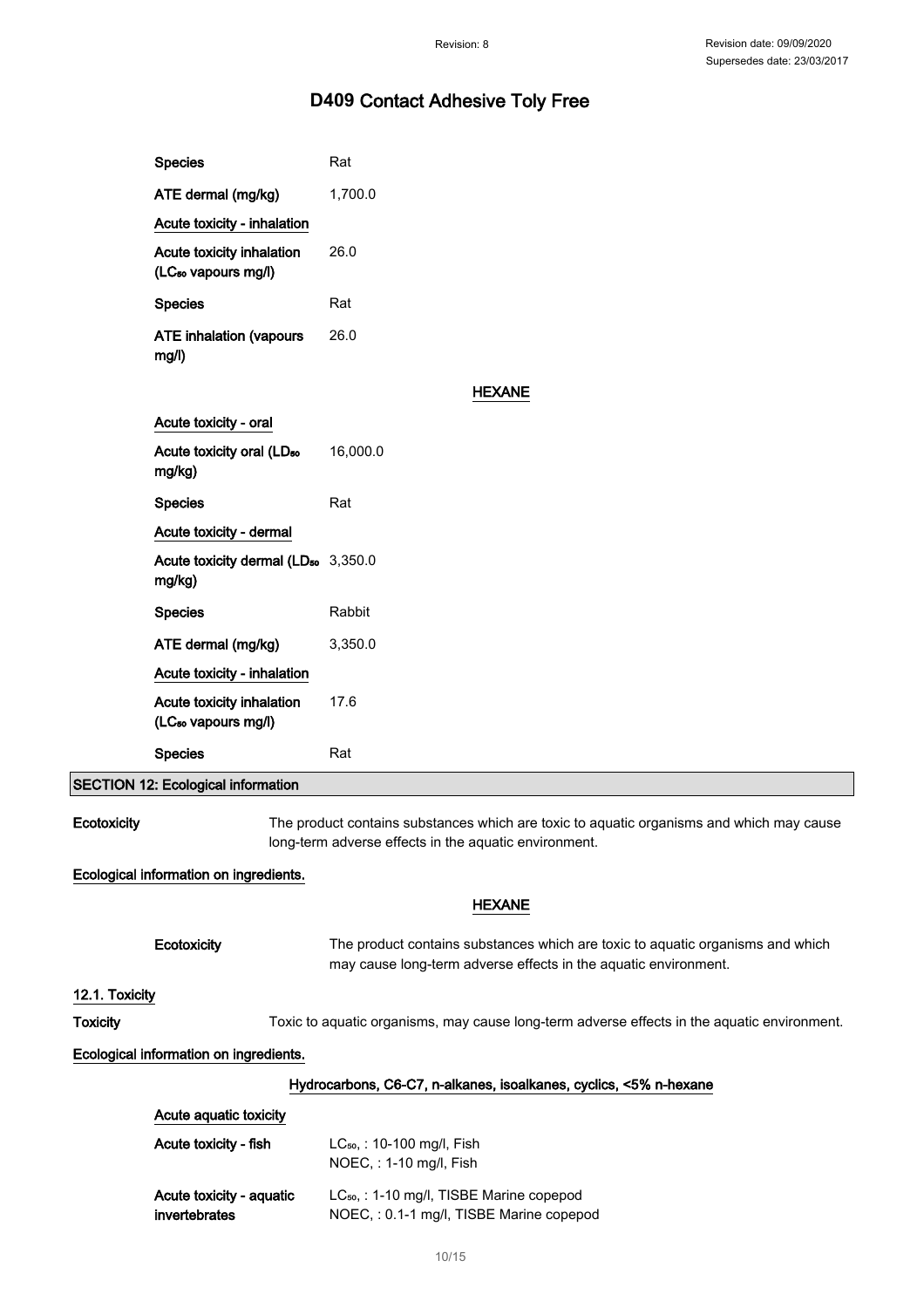| Acute toxicity - aquatic<br>plants               | LC <sub>50</sub> , : 10-100 mg/l, Algae                                                                                            |
|--------------------------------------------------|------------------------------------------------------------------------------------------------------------------------------------|
|                                                  | <b>ETHYL ACETATE</b>                                                                                                               |
| Acute aquatic toxicity                           |                                                                                                                                    |
| Acute toxicity - fish                            | NOEC, 192 hours: > 9.65 mg/l, Pimephales promelas (Fat-head Minnow)<br>, 96 hours: 230 mg/l, Pimephales promelas (Fat-head Minnow) |
| Acute toxicity - aquatic<br>invertebrates        | EC <sub>50</sub> , 48 hours: 610 mg/l, Daphnia magna<br>NOEC, 192 hours: 2.4 mg/l, Daphnia magna                                   |
| Acute toxicity - aquatic<br>plants               | EC <sub>50</sub> , 48 hours: 5600 mg/l, Freshwater algae                                                                           |
|                                                  | <b>ZINC OXIDE</b>                                                                                                                  |
| Acute aquatic toxicity                           |                                                                                                                                    |
| $LE(C)$ so                                       | $0.1 < L(E)C50 \le 1$                                                                                                              |
| M factor (Acute)                                 | 1                                                                                                                                  |
| Chronic aquatic toxicity                         |                                                                                                                                    |
| M factor (Chronic)                               | 1                                                                                                                                  |
| <b>HEXANE</b>                                    |                                                                                                                                    |
| Acute aquatic toxicity                           |                                                                                                                                    |
| Acute toxicity - fish                            | LL <sub>50</sub> , 96 hours: 21.51 mg/l, Oncorhynchus mykiss (Rainbow trout)                                                       |
| Acute toxicity - aquatic<br>invertebrates        | LL <sub>50</sub> , 48 hours: 21.58 mg/l, Daphnia magna                                                                             |
| Acute toxicity - aquatic<br>plants               | LL <sub>50</sub> , 72 hours: 9.285 mg/l, Pseudokirchneriella subcapitata                                                           |
| Chronic aquatic toxicity                         |                                                                                                                                    |
| life stage                                       | Chronic toxicity - fish early NOEC, 28 days: 2.8 mg/l, Oncorhynchus mykiss (Rainbow trout)                                         |
| Chronic toxicity - aquatic<br>invertebrates      | NOEC, 21 days: 4.888 mg/l, Daphnia magna                                                                                           |
| 12.2. Persistence and degradability              |                                                                                                                                    |
| Persistence and degradability No data available. |                                                                                                                                    |
| Ecological information on ingredients.           |                                                                                                                                    |
|                                                  | Hydrocarbons, C6-C7, n-alkanes, isoalkanes, cyclics, <5% n-hexane                                                                  |
| Persistence and<br>degradability                 | The substance is readily biodegradable.                                                                                            |
|                                                  | <b>ETHYL ACETATE</b>                                                                                                               |
| Persistence and<br>degradability                 | The product is readily biodegradable.                                                                                              |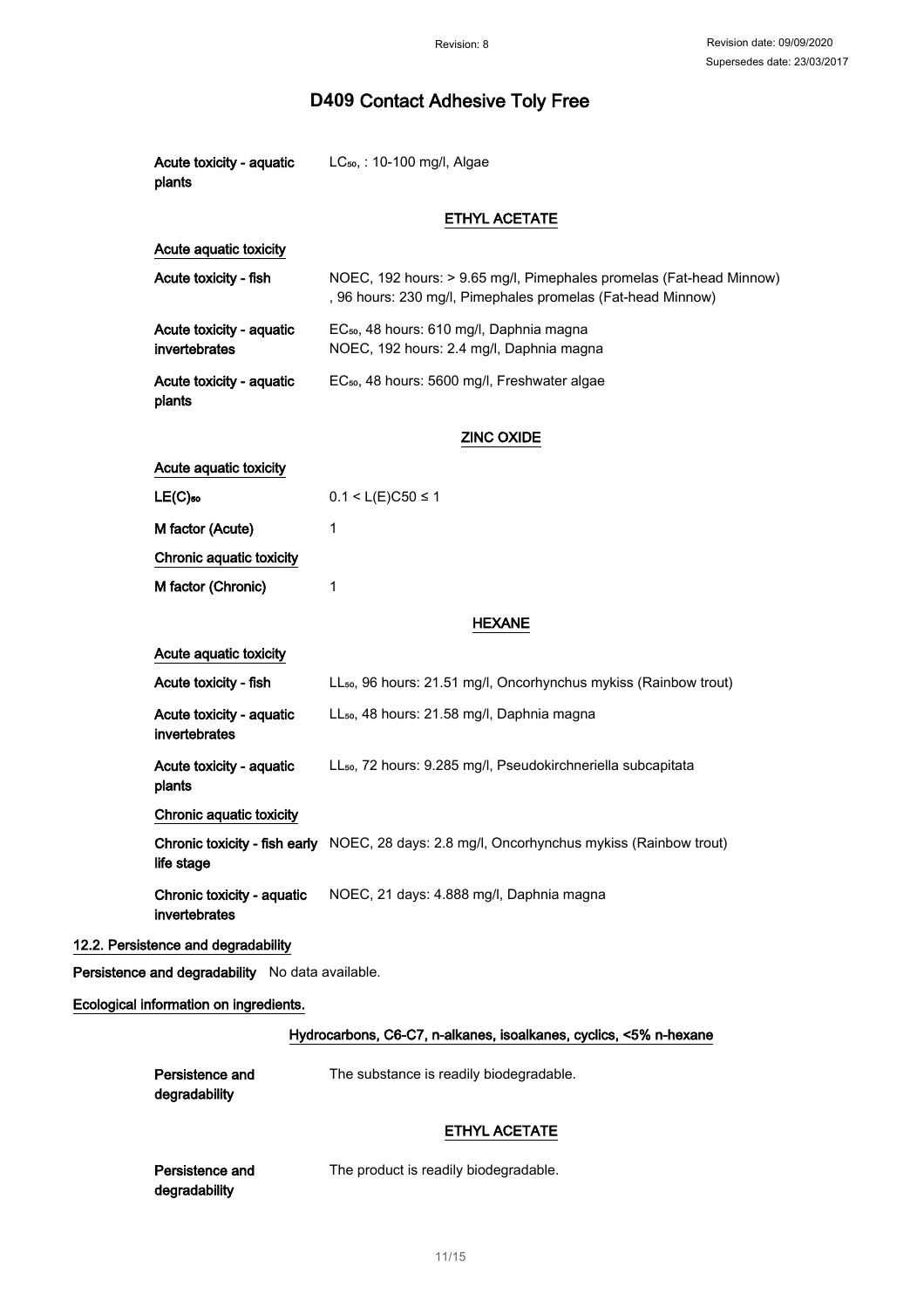## HEXANE

|                              | Persistence and<br>degradability         | Expected to be readily biodegradable.                                                                                |
|------------------------------|------------------------------------------|----------------------------------------------------------------------------------------------------------------------|
|                              | 12.3. Bioaccumulative potential          |                                                                                                                      |
|                              | <b>Bioaccumulative potential</b>         | No data available on bioaccumulation.                                                                                |
| <b>Partition coefficient</b> | Not available.                           |                                                                                                                      |
|                              | Ecological information on ingredients.   |                                                                                                                      |
|                              |                                          | Hydrocarbons, C6-C7, n-alkanes, isoalkanes, cyclics, <5% n-hexane                                                    |
|                              | <b>Bioaccumulative potential</b>         | Not available.                                                                                                       |
|                              | <b>Partition coefficient</b>             | log Pow: 3.4 - 5.2                                                                                                   |
|                              |                                          | <b>ETHYL ACETATE</b>                                                                                                 |
|                              | <b>Bioaccumulative potential</b>         | The product does not contain any substances expected to be bioaccumulating.<br>BCF: 30, Leuciscus idus (Golden orfe) |
|                              |                                          | <b>HEXANE</b>                                                                                                        |
|                              |                                          | Bioaccumulative potential Potentially bioaccumulating.                                                               |
| 12.4. Mobility in soil       |                                          |                                                                                                                      |
| <b>Mobility</b>              | surfaces.                                | The product contains volatile organic compounds (VOCs) which will evaporate easily from all                          |
|                              | Ecological information on ingredients.   |                                                                                                                      |
|                              |                                          | <b>ETHYL ACETATE</b>                                                                                                 |
|                              | <b>Mobility</b>                          | The product contains volatile organic compounds (VOCs) which will evaporate<br>easily from all surfaces.             |
|                              | Adsorption/desorption<br>coefficient     | Water - Koc: 1.43 @ 25°C                                                                                             |
|                              |                                          | HEXANE                                                                                                               |
|                              | <b>Mobility</b>                          | The product is insoluble in water and will spread on the water surface.                                              |
|                              | Surface tension                          | 18.5 mN/m @ 20°C                                                                                                     |
|                              | 12.5. Results of PBT and vPvB assessment |                                                                                                                      |
| assessment                   | Results of PBT and vPvB                  | This product does not contain any substances classified as PBT or vPvB.                                              |
|                              | Ecological information on ingredients.   |                                                                                                                      |
|                              |                                          | <b>ETHYL ACETATE</b>                                                                                                 |
|                              | Results of PBT and vPvB<br>assessment    | This product does not contain any substances classified as PBT or vPvB.                                              |

### HEXANE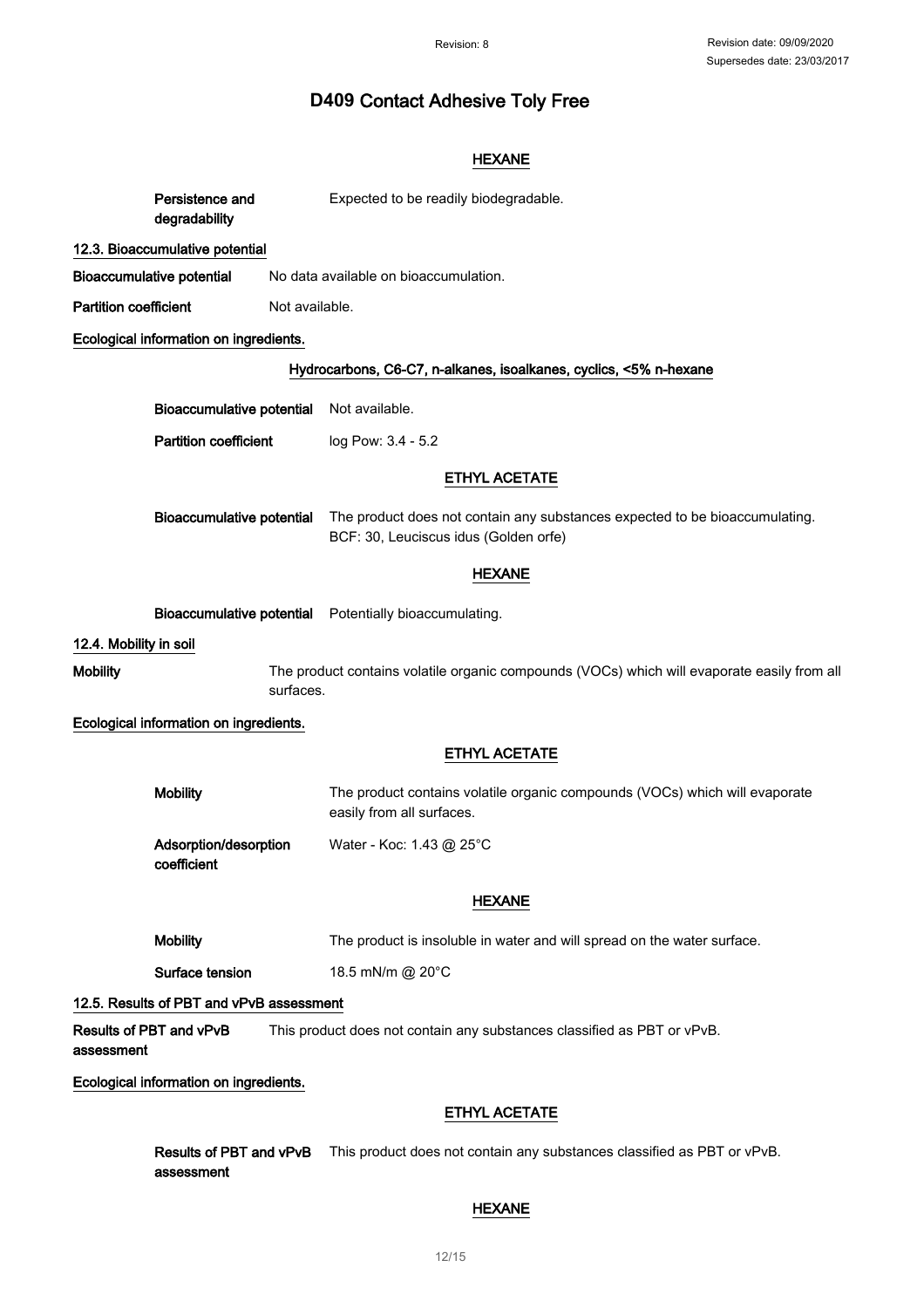Results of PBT and vPvB This substance is not classified as PBT or vPvB according to current UK criteria. assessment

#### 12.6. Other adverse effects

Other adverse effects Not known.

### Ecological information on ingredients.

ADN class 3

| Hydrocarbons, C6-C7, n-alkanes, isoalkanes, cyclics, <5% n-hexane |                                                                                                                                                   |  |
|-------------------------------------------------------------------|---------------------------------------------------------------------------------------------------------------------------------------------------|--|
| Other adverse effects                                             | The product contains a substance which is toxic to aquatic organisms and which<br>may cause long-term adverse effects in the aquatic environment. |  |
|                                                                   | <b>HEXANE</b>                                                                                                                                     |  |
| Other adverse effects                                             | The product contains volatile organic compounds (VOCs) which have a<br>photochemical ozone creation potential.                                    |  |
| <b>SECTION 13: Disposal considerations</b>                        |                                                                                                                                                   |  |
| 13.1. Waste treatment methods                                     |                                                                                                                                                   |  |
| <b>General information</b>                                        | Dispose of waste to licensed waste disposal site in accordance with the requirements of the<br>local Waste Disposal Authority.                    |  |
| <b>Disposal methods</b>                                           | Arrange disposal with a licensed waste disposal company.                                                                                          |  |
| <b>SECTION 14: Transport information</b>                          |                                                                                                                                                   |  |
| 14.1. UN number                                                   |                                                                                                                                                   |  |
| UN No. (ADR/RID)                                                  | 1133                                                                                                                                              |  |
| UN No. (IMDG)                                                     | 1133                                                                                                                                              |  |
| UN No. (ICAO)                                                     | 1133                                                                                                                                              |  |
| UN No. (ADN)                                                      | 1133                                                                                                                                              |  |
| 14.2. UN proper shipping name                                     |                                                                                                                                                   |  |
| Proper shipping name<br>(ADR/RID)                                 | <b>ADHESIVES</b>                                                                                                                                  |  |
| Proper shipping name (IMDG) ADHESIVES                             |                                                                                                                                                   |  |
| Proper shipping name (ICAO)                                       | ADHESIVES                                                                                                                                         |  |
| Proper shipping name (ADN)                                        | <b>ADHESIVES</b>                                                                                                                                  |  |
| 14.3. Transport hazard class(es)                                  |                                                                                                                                                   |  |
| <b>ADR/RID class</b>                                              | 3                                                                                                                                                 |  |
| <b>ADR/RID classification code</b>                                | F <sub>1</sub>                                                                                                                                    |  |
| <b>ADR/RID label</b>                                              | 3                                                                                                                                                 |  |
| <b>IMDG class</b>                                                 | 3                                                                                                                                                 |  |
| ICAO class/division                                               | 3                                                                                                                                                 |  |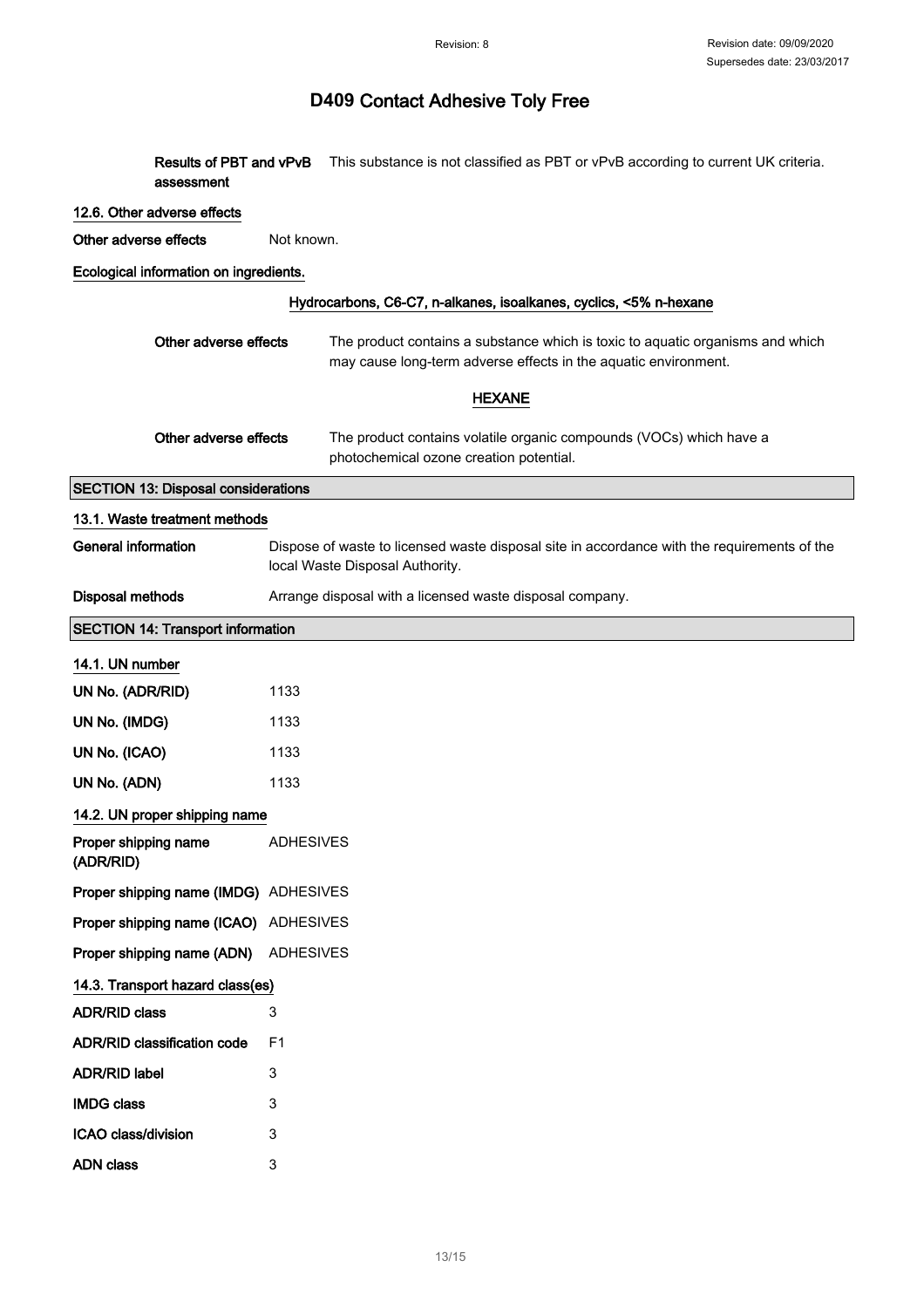## Transport labels



### 14.4. Packing group

| ADR/RID packing group     | Ш |
|---------------------------|---|
| <b>IMDG packing group</b> | Ш |
| ICAO packing group        | Ш |
| ADN packing group         | Ш |

### 14.5. Environmental hazards

#### Environmentally hazardous substance/marine pollutant



### 14.6. Special precautions for user

| EmS                                                                                                 | $F-E. S-D$                                                               |
|-----------------------------------------------------------------------------------------------------|--------------------------------------------------------------------------|
| ADR transport category                                                                              | 3                                                                        |
| <b>Emergency Action Code</b>                                                                        | $\cdot$ 3Y                                                               |
| <b>Hazard Identification Number</b><br>(ADR/RID)                                                    | 30                                                                       |
| Tunnel restriction code                                                                             | (D/E)                                                                    |
|                                                                                                     | 14.7. Transport in bulk according to Annex II of MARPOL and the IBC Code |
| <b>Transport in bulk according to</b> Not relevant.<br>Annex II of MARPOL 73/78<br>and the IBC Code |                                                                          |

### SECTION 15: Regulatory information

#### 15.1. Safety, health and environmental regulations/legislation specific for the substance or mixture

National regulations The Control of Substances Hazardous to Health Regulations 2002 (SI 2002 No. 2677) (as amended). Health and Safety at Work etc. Act 1974 (as amended).

#### 15.2. Chemical safety assessment

No chemical safety assessment has been carried out.

#### SECTION 16: Other information

| <b>Issued by</b>     | <b>Technical Department</b> |
|----------------------|-----------------------------|
| <b>Revision date</b> | 09/09/2020                  |
| Revision             | 8                           |
| Supersedes date      | 23/03/2017                  |
| SDS number           | 23275                       |